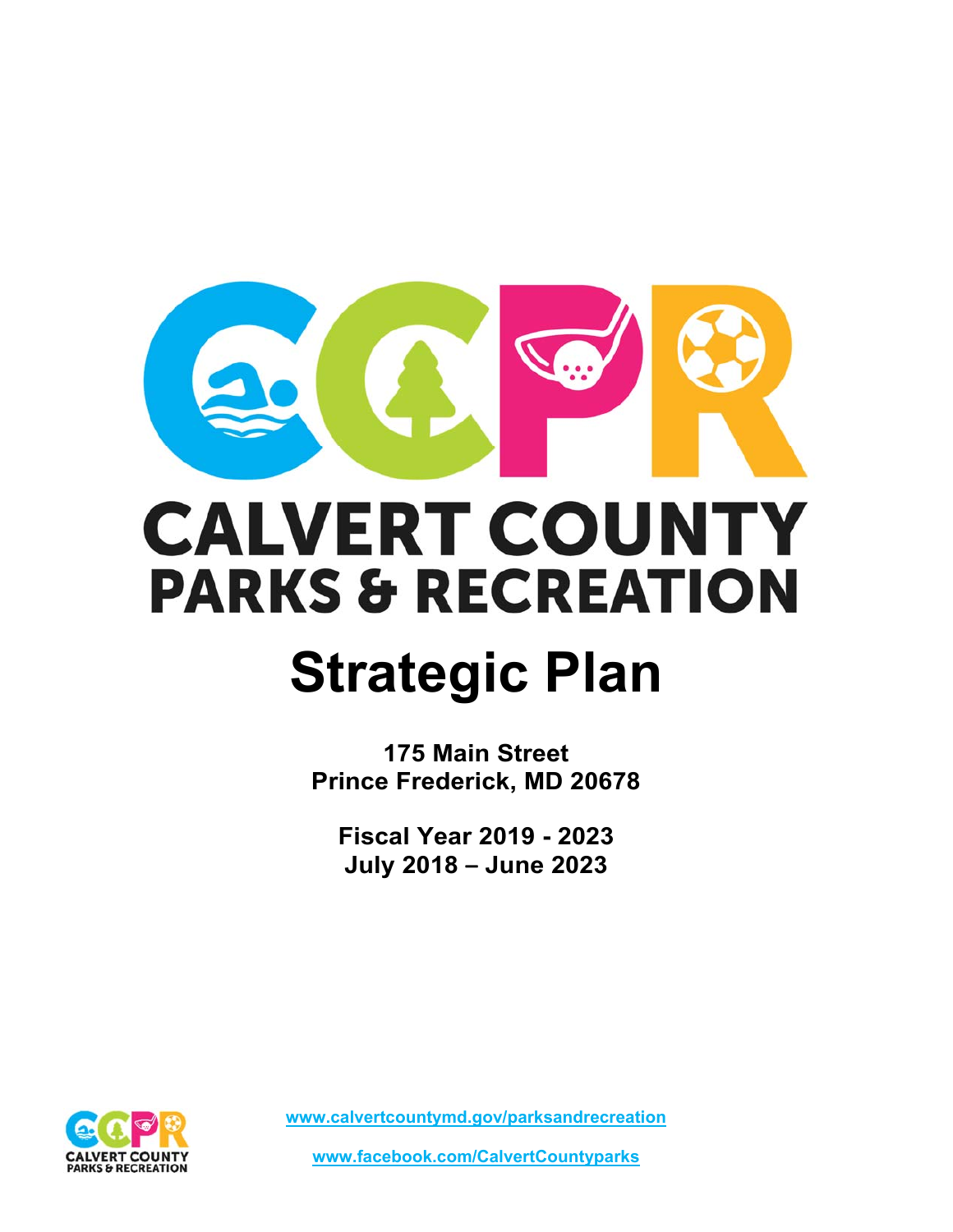# **Strategic Plan Table of Contents**

| IX. Annual Review of Parks & Recreation Strategic Plan  14 |  |
|------------------------------------------------------------|--|

# **Informational Resources**

- a. Park Locator Map: http://www.calvertcountymd.gov/ index.aspx?nid=1537
- b. Customer Service Survey: http://www.calvertcountymd.gov/PRSurvey

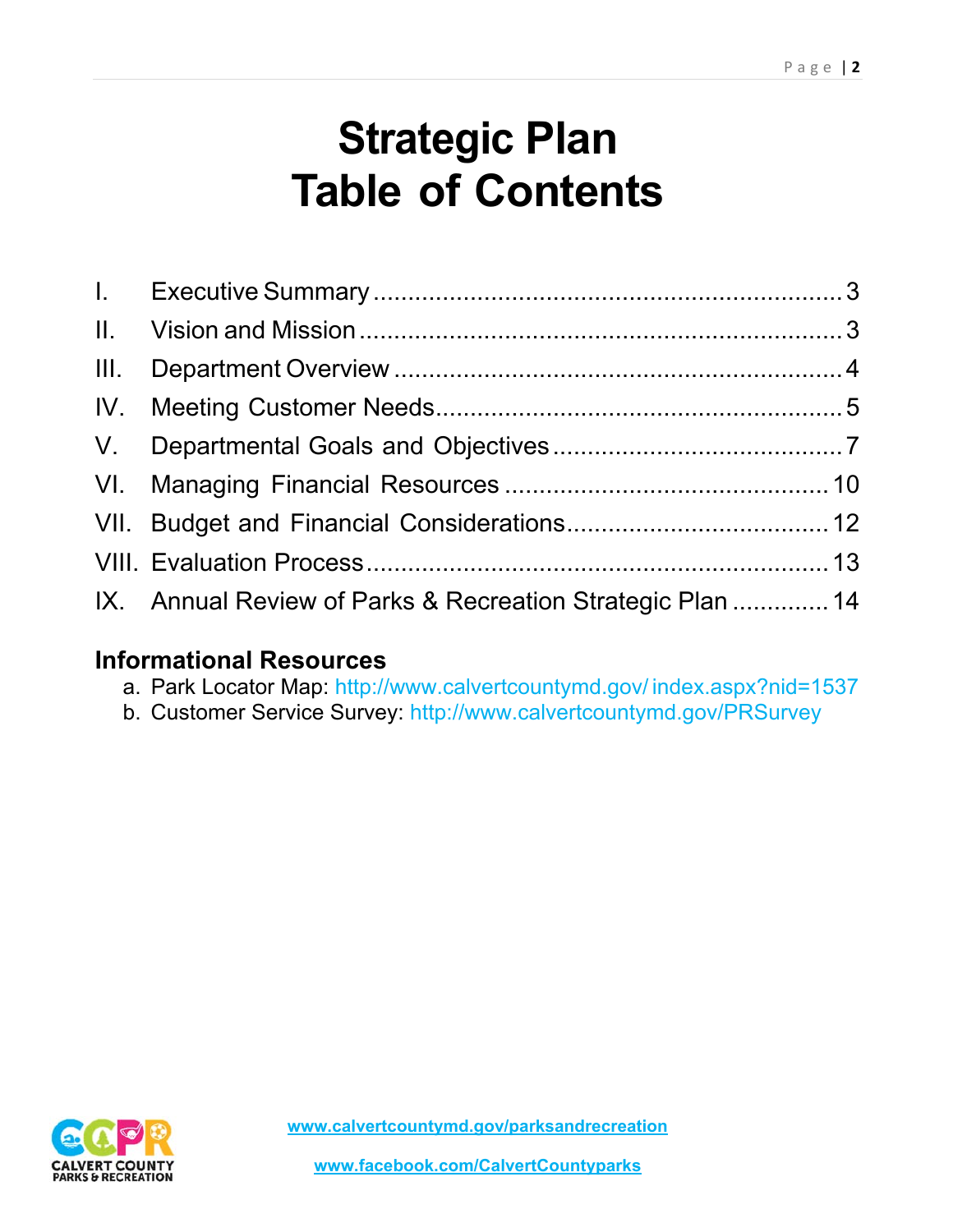# **I. Executive Summary**

The Department of Parks & Recreation, hereinafter referred to as "Department," is in the business of planning, developing, implementing and professionally managing the parks, programs, policies and procedures, facilities, special events and leisure services established under the leadership of the Board of County Commissioners, County Administrator, Parks Administration, and the associated advisory boards of Calvert County.

The Parks and Recreation Strategic Plan, hereinafter referred to as "Plan," outlines the general management, assesses the business climate, addresses goals and objectives as well as outlines resources for the Department. The Plan is developed in accordance with the Calvert County Strategic Plan, Calvert County Comprehensive Plan, and the Land Preservation, Parks, and Recreation Plan (LPPRP). The Plan is updated every five (5) years by the Parks & Recreation Director and leadership staff. The Plan identifies the Department's top priorities and is also reviewed annually by leadership staff in order to make mid-course corrections if needed. This allows for the opportunity to re-evaluate various components of the Plan and revise plans and systems in order to provide for synchronicity in all County efforts.

A seasoned, dedicated, motivated group of professionals from diverse backgrounds and experiences drive the Department's accomplishments. The Department's mission and leadership guides the efforts to evaluate the needs of the community and work towards providing parks, facilities, and recreation programs that improve the quality of life of residents and visitors to Calvert County.

# **II. Vision and Mission**

#### **Vision**

*"The Calvert County Department of Parks & Recreation strives to enhance the health,*  economy and well-being of our community through sustainable practices, leisure *opportunities and environmental stewardship."* 

#### **Mission**

*"In partnership with Calvert County residents, the Department of Parks & Recreation cultivates programs, parks and services that positively impact quality of life; preserve natural and cultural resources; promote economic stability; and satisfy community needs for opportunities in recreation, wellness, knowledge, and connecting with nature."*

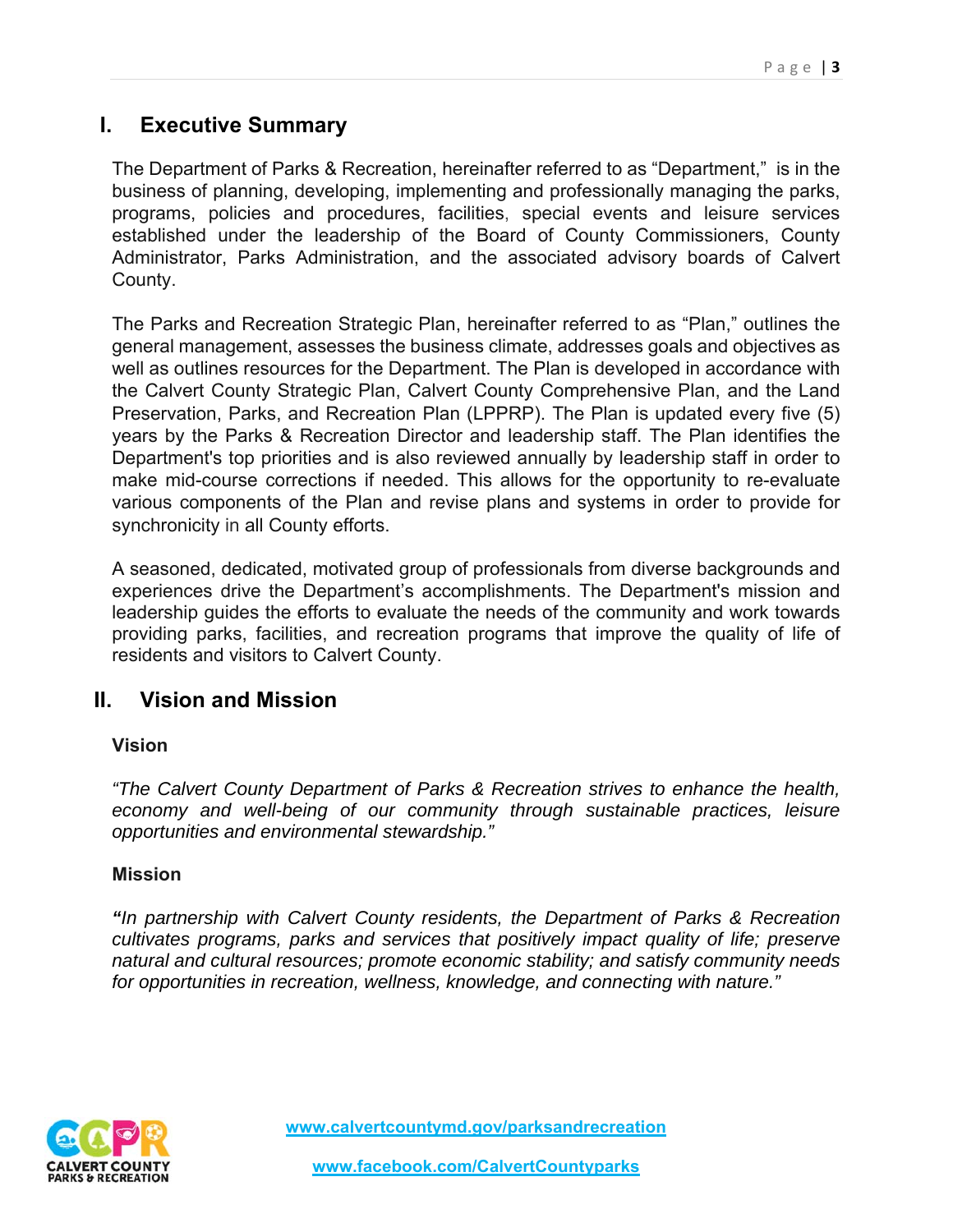# **III. Department Overview**

The Department supports and maintains 38 properties and 22 school recreation parks totaling 2,066.15 acres.

#### **As noted in the 2017 Land Preservation, Parks, and Recreation Plan, Calvert County park facilities fall into nine categories and include:**

| <b>Park Category</b>              | <b>Number of Sites</b> |
|-----------------------------------|------------------------|
| <b>Mini Parks</b>                 |                        |
| Neighborhood Parks                |                        |
| <b>Community Parks</b>            |                        |
| <b>District Parks</b>             | З                      |
| <b>Regional Parks</b>             |                        |
| <b>School Recreation Parks</b>    | 22                     |
| <b>Special Use Areas</b>          | 13                     |
| Open Space/Natural Resource Lands |                        |
| <b>Undeveloped Sites</b>          | З                      |

#### **Note that the number of sites listed may differ from the total number of parks as more than one category may be applicable to a single facility.**

#### **Mini Parks**

This the smallest designation of county designated park types. Mini parks are generally one acre or less in size and designed to address a location specific recreation need.

#### **Neighborhood Parks**

These are designed to be the recreational and social hub of a neighborhood and includes small open space areas and/or developed recreation facilities. These parks are generally less than ten acres in size.

#### **Community Parks**

These parks are designed to meet the recreational needs of multiple neighborhoods or larger sections of the community, as well as preserving open spaces and natural landscapes. They typically include athletic facilities for sports as well as playgrounds, picnic facilities, basketball and tennis courts, cycling, dog parks and trails for hiking and cycling.

#### **District Parks**

These facilities not only draw visitors from Calvert County but also attract tourists from outside the county and state. They are designed to serve as large, active recreation hubs in each of Calvert County's three election districts. These sites provide fields, courts, and associated recreation infrastructure for team and individual sports and recreation activities. These parks include Dunkirk District Park, Hallowing Point Park, and Cove

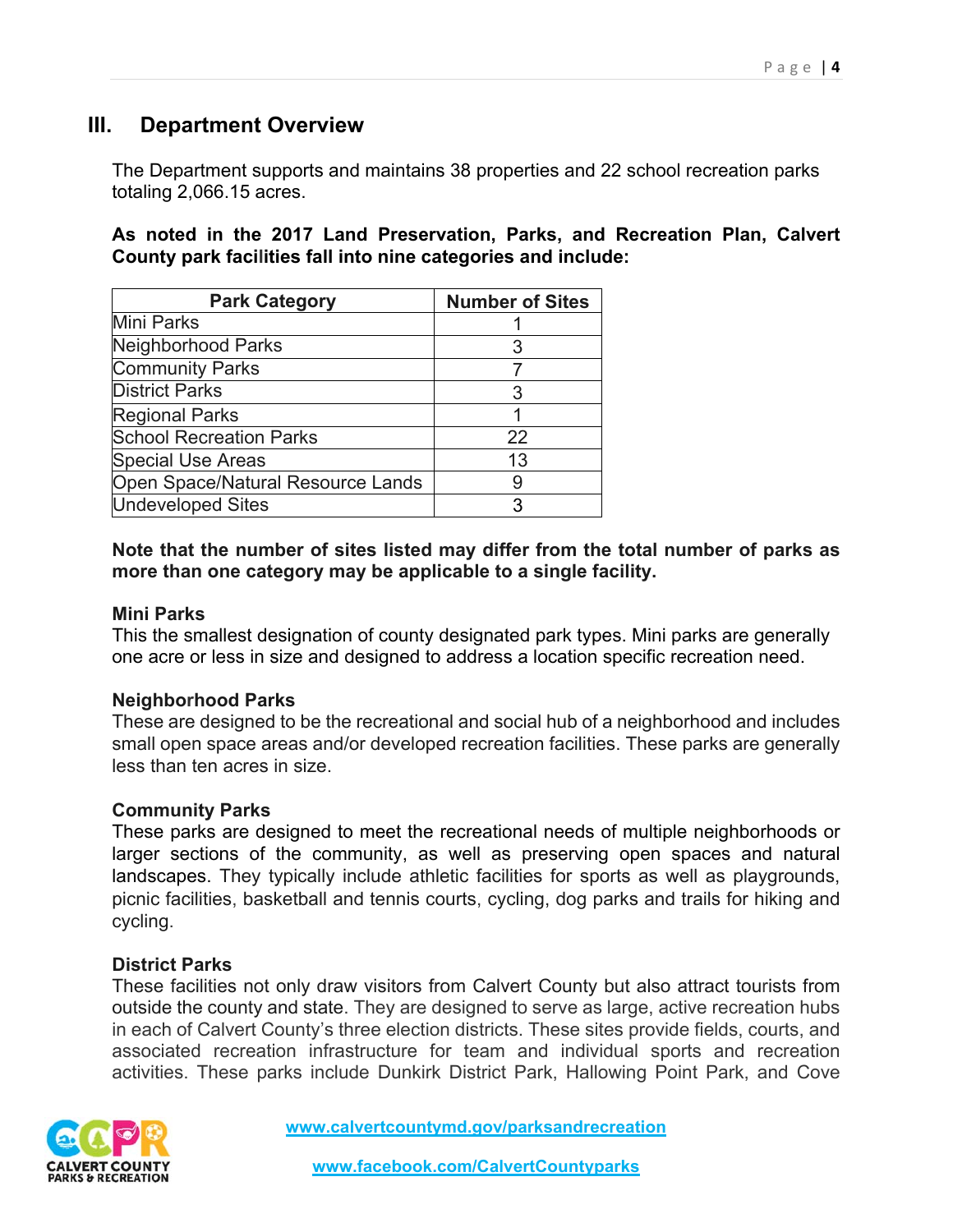Point Park. All three facilities boast multiple athletic fields, tennis and basketball courts, playgrounds and picnic areas.

#### **Regional Parks**

These parks are designed to serve the needs of a large portion of the county and provide developed recreation facilities, such as sports fields and associated infrastructure, and/or preserved natural areas and open spaces. Regional parks are generally larger than 50 acres in size. Ward Farm Recreation & Nature Park is Calvert County's only regional park set to begin construction in late 2018.

#### **School Recreation Parks**

These facilities are the portion of a school or public educational institution available for public recreation use outside of school hours and usage. Limitations on public access and use varies by school site. These are based on agreements with the Calvert County Board of Education and the Department. This includes twenty-two (22) sites for indoor recreation activities, and eleven (11) sites for outdoor recreation activities.

#### **Special Use Areas**

Facilities that serve a specific, single purpose. These sites include facilities such as pools, campgrounds, boat ramps, community centers and golf courses. Some of these facilities are relied on to be at least partially self-sufficient and produce enough revenue to not adversely impact ad valorem tax dollars. Those facilities include Chesapeake Hills Golf Course, Breezy Point Beach & Campground, all aquatic facilities and concessions.

#### **Open Space/Natural Resource Lands**

By protecting the forests, waterways, and other habitats, these parks provide opportunities for the public to explore, discover and learn about the natural heritage of the county. These areas preserve natural systems, unique landscapes, and/or local areas of unique social or ecological value. These areas offer outdoor recreation opportunities compatible with the natural landscape, cultural heritage, and ecological values of the site.

#### **Undeveloped Sites**

These properties are acquisitions that are planned to become future park facilities when funding is available for development.

# **IV. Meeting Customer Needs**

#### **Customer Profile**

While the Department strives to serve all residents of and visitors to Calvert County, the typical customer possesses one or more of the following characteristics: is concerned about physical and mental wellness; is interested in the natural environment; is civicminded; has a need for non-school-hour programming; is seeking a social outlet; or is seeking a recreation or leisure opportunity.

In general, residents and visitors hold high expectations for the quality and cleanliness of the Department's facilities and for the degree of customer service they receive. In

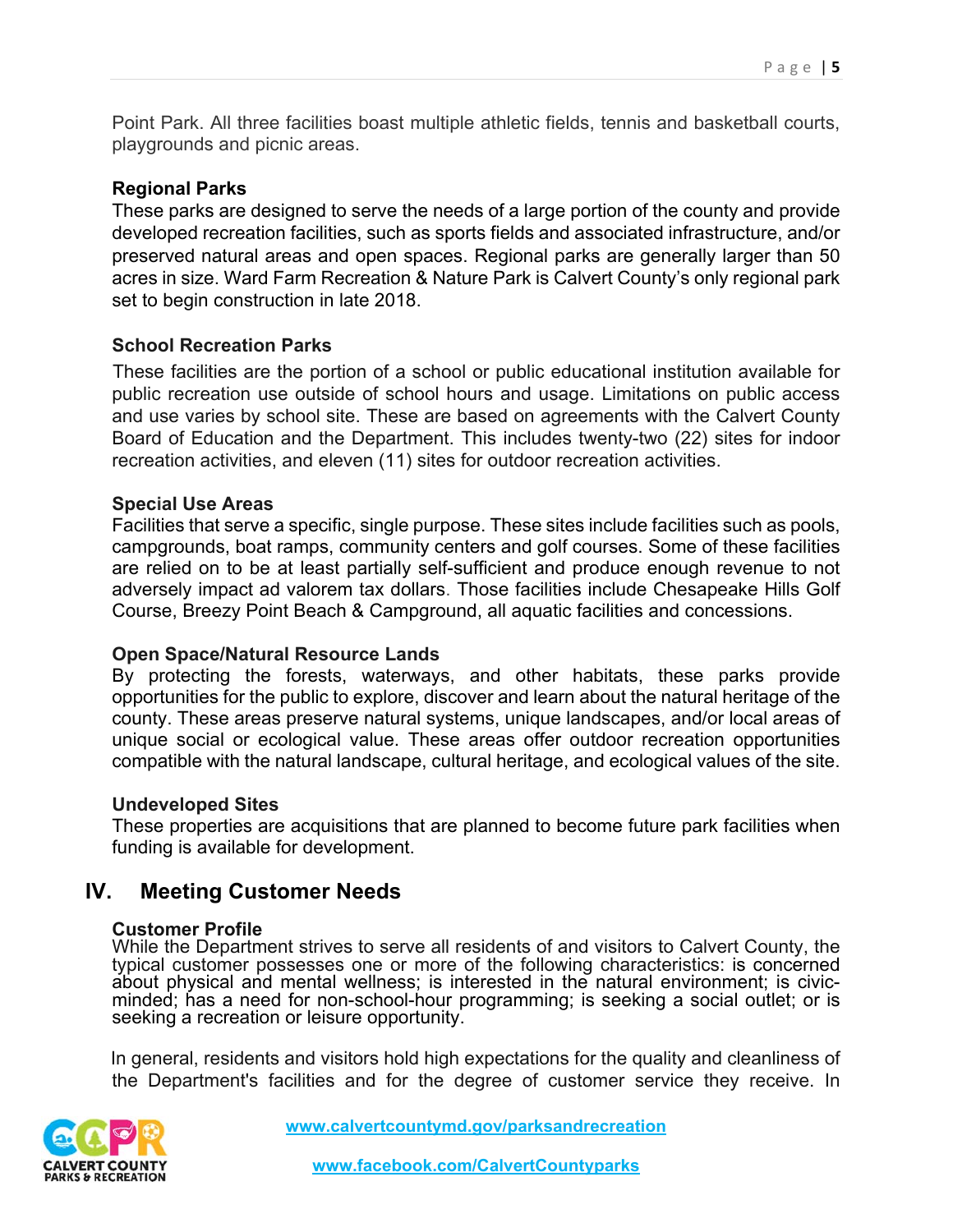addition, customers expect affordable prices and exceptional value regarding the services the Department offers.

#### **Products and Services**

The Department offers a wide variety of products and services throughout Calvert County. This includes:

- Maintenance of parks and green spaces including athletic and multipurpose fields, trails and boardwalks.
- Aquatic facilities including a state of the art indoor aquatic center in Prince Frederick, a full-service waterpark in Lusby, and community pool in Huntingtown.
- Recreation, therapeutic recreation, and nature programming provided by staff, contractual vendors and third party contracted organizations.
- Development of capital improvements including the construction, maintenance, and enhancements of facilities.
- Operation of community centers that provide age appropriate programming to include summer camp programs.
- Maintenance and operation of a variety of hard courts including tennis, basketball, volleyball, skate parks, and pickleball.
- Athletic services to include youth and adult sports such as basketball, football, kickball, softball, tennis, field hockey, golf, soccer, swimming, baseball and lacrosse through staff, contracted vendors or third party contracted organizations.
- Variety of special events that celebrate health and leisure pursuits.
- Outlets for boating, canoeing, kayaking, and paddleboarding.
- Camping, fishing, hiking, biking, and equestrian activities.
- Concession services for athletic fields, beach and aquatic facilities.
- Volunteer and research opportunities.
- Watchable wildlife opportunities.
- Rental facilities for use by the community for meetings and special occasions.
- Protection of natural habitats, conservation, and restoration.

#### **Change Dynamics**

The Department maintains a complete inventory of parks, with acreages, park type designation, and facilities. This inventory is reviewed annually and updated as needed to include every five years as a part of the Calvert County Land Preservation, Parks and Recreation Plan. In addition, the Department uses standards per capita based on acres or drive time for specific facilities as benchmarks to inventory fields, courts, etc., and assess need. These are generally established in accordance with state and national standards.

The Calvert County Comprehensive Plan establishes goals, objectives, and policies to guide development. Several elements of the Comprehensive Plan impact and are

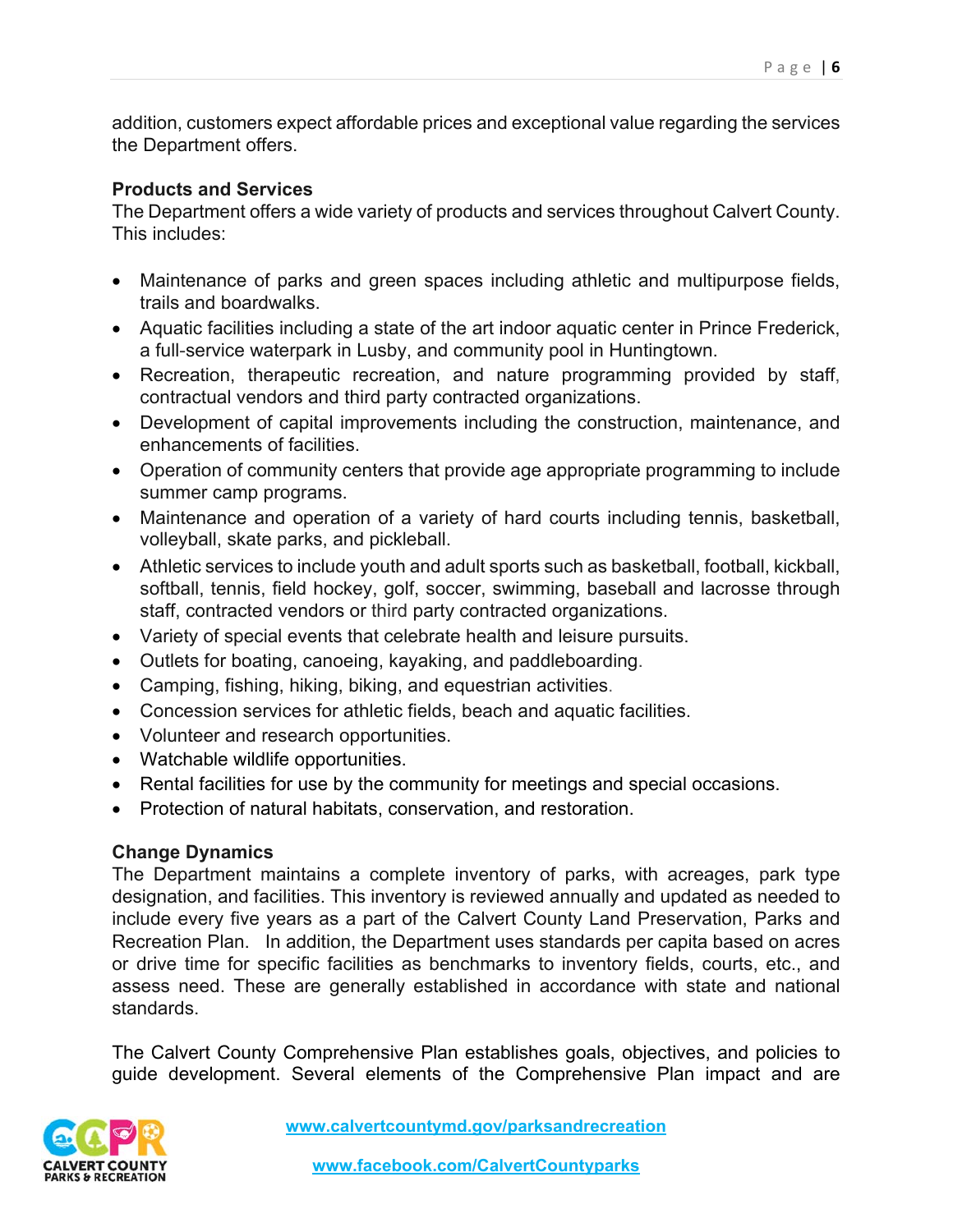impacted by Department services and facilities. These elements include Land and Water Resources, which encourages the preservation, protection, and conservation of natural resources; Recreation, which encourages the development of trails, water access, and a wide selection of public recreational facilities and programs; and Public Facilities and General Services, which provides for public facilities to support planned growth and ensure that buildings and grounds are built with multiple public uses in mind.

The Department maintains a complete inventory of recreation programs and services and updates it annually through recreation programming software, activity guides and through third party partner organizations. Changes are made to programs offered based on participant feedback, market research, trends in recreation, demographic shifts, and analysis of community-wide recreation opportunities.

# **V. Departmental Goals and Objectives**

# **Meet Present and Future Needs of Community**

- Complete master plan development for properties known as "Offsite Area A" and the "Watson Property." Mid Term
- Update master plan for Cove Point Park. Short Term
- Develop a priority list for updates to remaining park master plans and begin implementation of updating plans. Mid Term
- Complete Phase 1 construction at Ward Farm Recreation & Nature Park and begin design of Phase 2. Long Term
- Complete Chesapeake Hills Golf Course renovation master plan. Long Term
- Develop and construct a clubhouse building and course restroom facilities at Chesapeake Hills Golf Course. Long Term
- Explore options to expand Capital Outlay budget, equipment replacement and deferred maintenance funding. Mid Term
- Explore non-traditional funding opportunities department-wide. On Going
- Produce an optimum mix of programming that provides for all recreation needs of the community creating lifelong participants. On Going

# **Enhance Services and Facilities**

- Establish and utilize customer satisfaction surveys for all facilities and programs with annual analysis of results. On Going
- Develop a special events program to address permitting special events within Calvert County. Mid Term
- Develop plan for consistency and efficacy of park informational and wayfinding signage. Mid Term
- Increase the quality, playability, and safety of the playing surfaces throughout the parks through better drainage, irrigation, specialized equipment and properly trained staff. On Going
- Provide more opportunities for modern day sports enthusiasts such as Pickleball, futsal, e-sports, cycling, and more. On Going

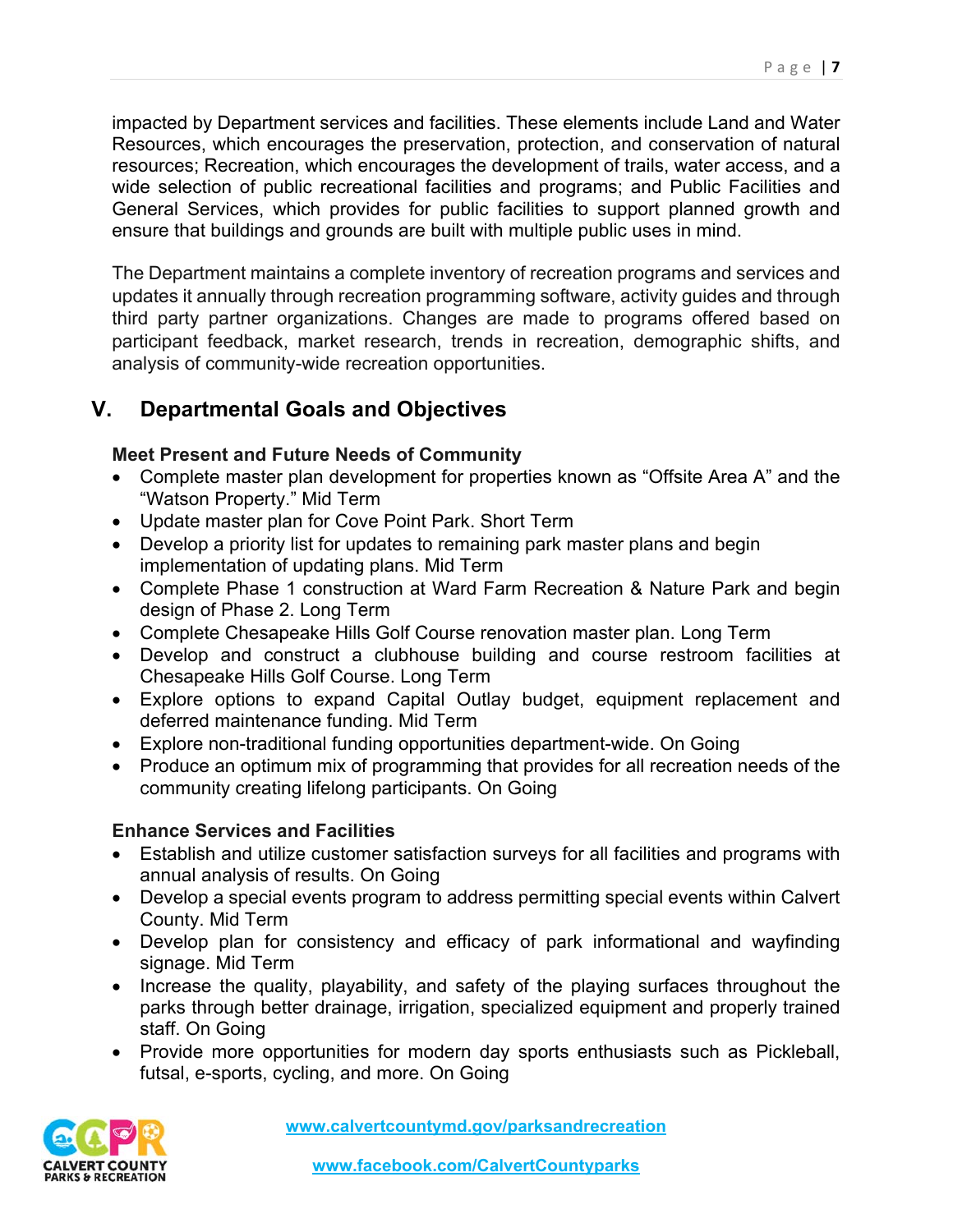- Explore opportunities for more year around activities and amenities. Mid Term
- Develop and implement plan to install outdoor lighting structures at more fields to increase playability. Long Term
- Assess accessibility for participants of all ability levels to program opportunities and develop plan for accommodation. Long Term
- Develop trail system at Hughes Tree Farm. Short Term
- Install the floating dock at Lower Marlboro wharf. Short Term
- Complete the renovations at Solomons Boat Ramp for improved ADA boating and kayak access. Short Term
- Provide youth group rentals of the cabins at Kings Landing Park. Short Term

### **Improve Processes and Efficiencies**

- Identify and obtain more avenues for staff to become and stay connected to intranet/internet to achieve efficiencies, and improve processes and customer service. Mid Term
- Develop a parks & recreation chapter within the Calvert County Code of Public Laws. Mid Term
- Maintain childcare, pesticide, pool, alcohol, and other certifications and licenses. On **Going**
- Maintain compliance with federal, state, and county agency standards at golf course, aquatic facilities, concessions and child care facilities (summer camps). On Going
- Develop comprehensive policies and procedures manual and review annually. Short Term
- Develop "Revenue & Fee" policy and manual with annual review to maximize cost recovery while meeting the needs of the community for affordable services. Mid Term
- Create consistency throughout the department in relation to forms, applications, customer service, and available avenues for participation. On Going
- Expand program evaluation process to ensure the best use of staff time and funding. Short Term

# **Develop Collaborative Solutions**

- Develop collaborative marketing strategies with the Departments of Communication & Media Relation and Economic Development. On Going
- Maximize recreation, leisure, and health opportunities and leverage funding opportunities through cooperative partnerships. On Going
- Work with schools for community service hours / volunteer hours. On Going
- Fully implement the Youth Sports Provider Program. Mid Term
- Submit application and work collaboratively with all county departments to become a CAPRA accredited agency. Long Term
- In collaboration with Community Services, develop a strategy to increase transportation opportunities to park facilities through the county. Mid Term

# **Develop Engaged Citizenry**

Develop a comprehensive marketing and branding plan to guide the efforts of the

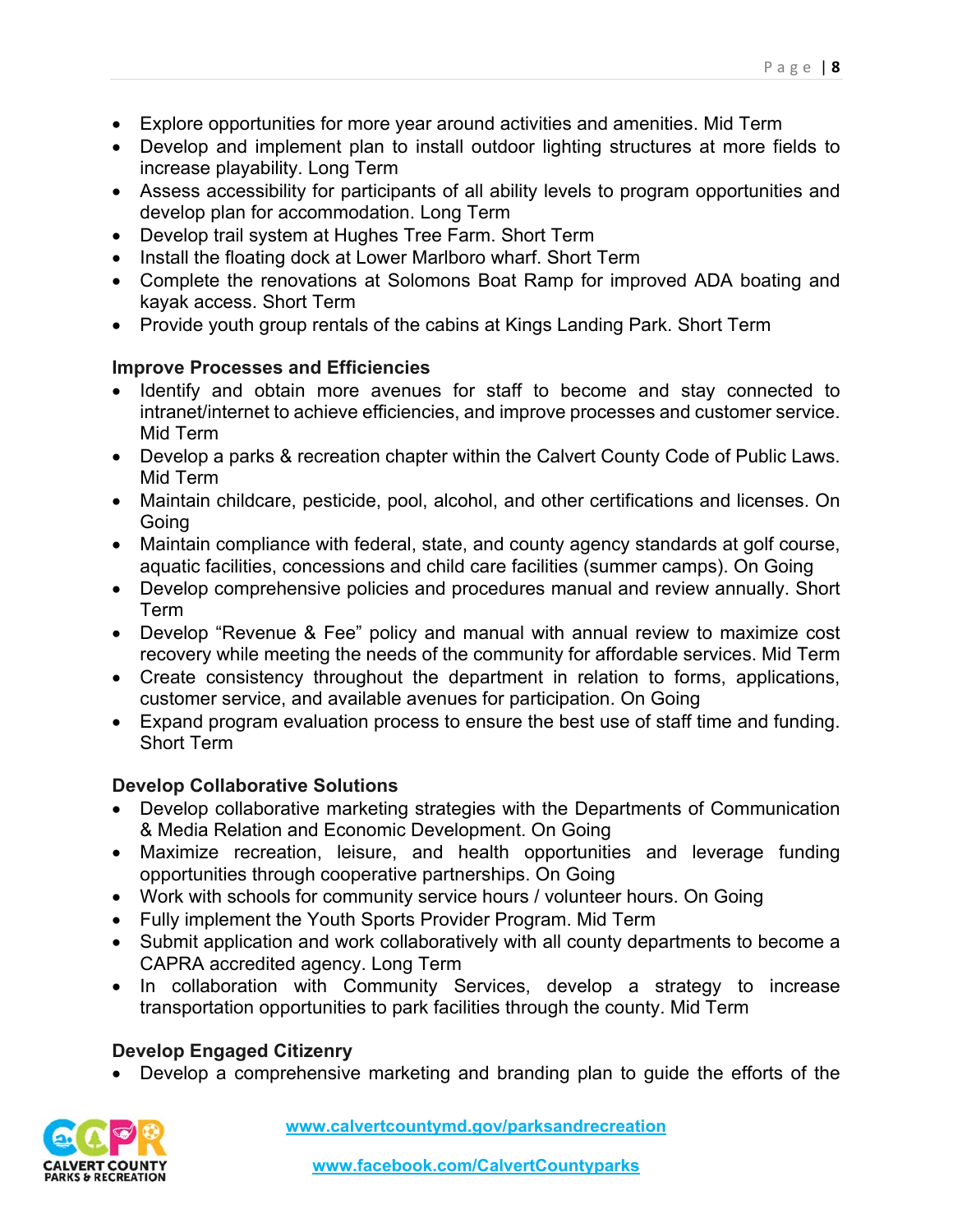Department. Short Term

- Develop outreach to educate the public on benefits of Parks & Recreation. Mid Term
- Be involved in countywide website redesign. Long Term
- Increase and enhance quality of social media presence department-wide and among specific designated special facilities. On Going
- Further develop and expand marketing efforts to expand reach throughout Calvert County and regionally to better inform the public. On Going
- Provide more opportunities for the public to interact with staff. On Going
- Utilize an integrated service delivery model that creates and sustains a base of users that drive program attendance and improve staffing. Long Term
- Improve the volunteer experience within the department by defining roles, skills needed/required, evaluation, and recognition and ensure that volunteers are seen as authentic representatives of the department. On Going

### **Conserve, Protect, and Enhance Natural Resources**

- Explore opportunities to acquire properties for land preservation, public water access and trail development. On Going
- Explore options to increase water access on County owned or maintained properties. On Going
- Expand nature programming into new areas such as community centers, active parks, and Flag Ponds beach that utilize natural features and amenities at each site. Mid Term
- Enhance promotion of ecotourism opportunities. On Going
- Develop a meadow management protocol, to include mowing, invasive species control, and restoration efforts, to enhance and increase habitat for grassland species such as Barn Owls, American Kestrels, Monarchs, and pollinators such as native bees. Mid Term
- Construct the living shoreline at Flag Ponds Nature Park. Mid Term
- Renovate the Battle Creek Cypress Swamp Nature Center to improve visitor experience. Long Term

# **Build the Team**

- Obtain positions based on five year re-organization plan that address current staffing deficiencies and future needs which includes new facilities coming online. Long Term
- Measure turnover and track information on staff that leaves using exit interviews. On Going
- Continue to expand leadership transparency and communication initiatives. On Going
- Enhance the use and effectiveness of the Parks & Recreation Recognition Committee (PARRC). Mid Term
- Develop a recruitment plan for hard to hire seasonal positions. Mid Term
- In cooperation with Human Resources, develop plan for employee wellness. Mid Term
- Expand employee volunteer opportunities to support community efforts and participation in department outreach. Mid Term

# **Develop Skills and Competencies**

 Provide opportunities for professional development through workshops, training, professional seminars, and conferences. On Going

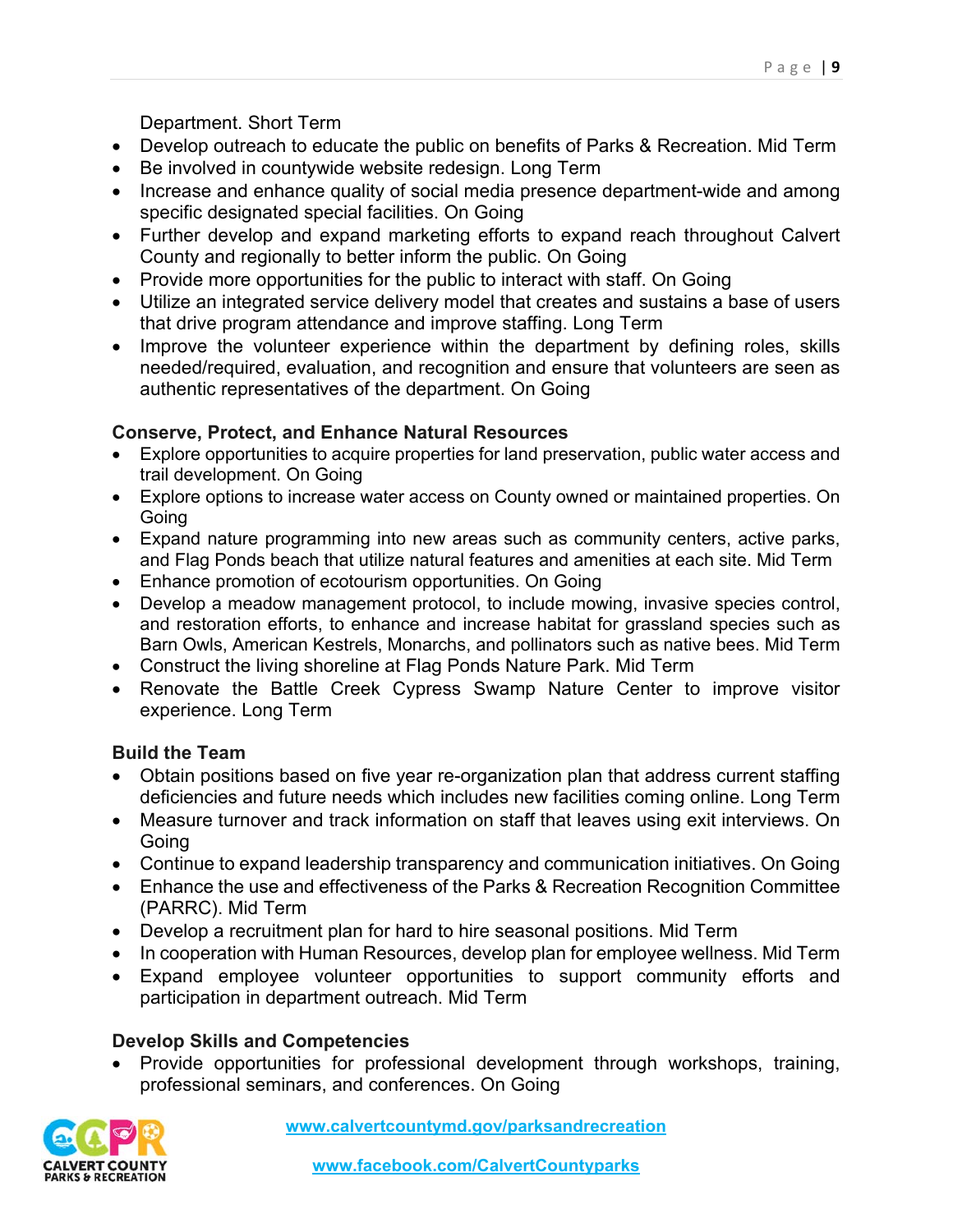- Provide opportunities for more staff to become CPRP and CPRE certified. On Going
- Explore cross-training opportunities department wide. Long Term
- Identify and provide training for new technologies to improve processes and efficiencies. On Going
- Create consistency in employee evaluations that provide objectives based on the Strategic Plan. Short Term

Short Term = Up to one year. Mid Term = One to three years. Long Term = Three to five years. On Going = A continuous process.

# **VI. Managing Financial Resources**

#### **Business Climate/Market**

Established in 1654, Calvert County is one of the oldest counties in the United States. Calvert County is a 213 square mile area located in Southern Maryland. It boasts a population of 90,883 (US Census estimate from 2016). The median household income is estimated at \$106,247 and is ranked as the fourth wealthiest county in the state of Maryland.

Prince Frederick, the county seat, is located 41 miles southeast of Washington, D.C., and 60 miles south of Baltimore. Although the population has grown over time, Calvert County retains its rural character and agrarian roots, offering good schools, a clean environment and good quality of life. Calvert is a peninsula bound by the Chesapeake Bay on the east and the Patuxent River on the west, defined by steep cliffs and woods on the bay side while rolling fields slip gently down to the river on the other. The county's many creeks provide refuge for wildlife and scenic areas for boating and fishing.

There are two incorporated towns in Calvert County: North Beach and Chesapeake Beach, located on the bay at the northeast corner of the county. In addition, the Comprehensive Plan identifies seven "Town Centers." These include (from north to south) Dunkirk, Owings, Huntingtown, Prince Frederick, St. Leonard, Lusby, and Solomons.

Residents and visitors hold high expectations for the quality and cleanliness of the Department's facilities and for the customer service they receive. In addition, they expect affordable prices and exceptional value on the services offered. The Department of Parks and Recreation recognizes that it is the face of Calvert County government for many residents and visitors. Reaching the county's diverse population with effective communication and excellent service is fundamental to maintaining and enhancing local government's positive public image.

#### **Change Dynamics**

Near the end of fiscal year 2017, the Board of County Commissioners restructured county government. In addition to renaming or realigning departments and divisions, new

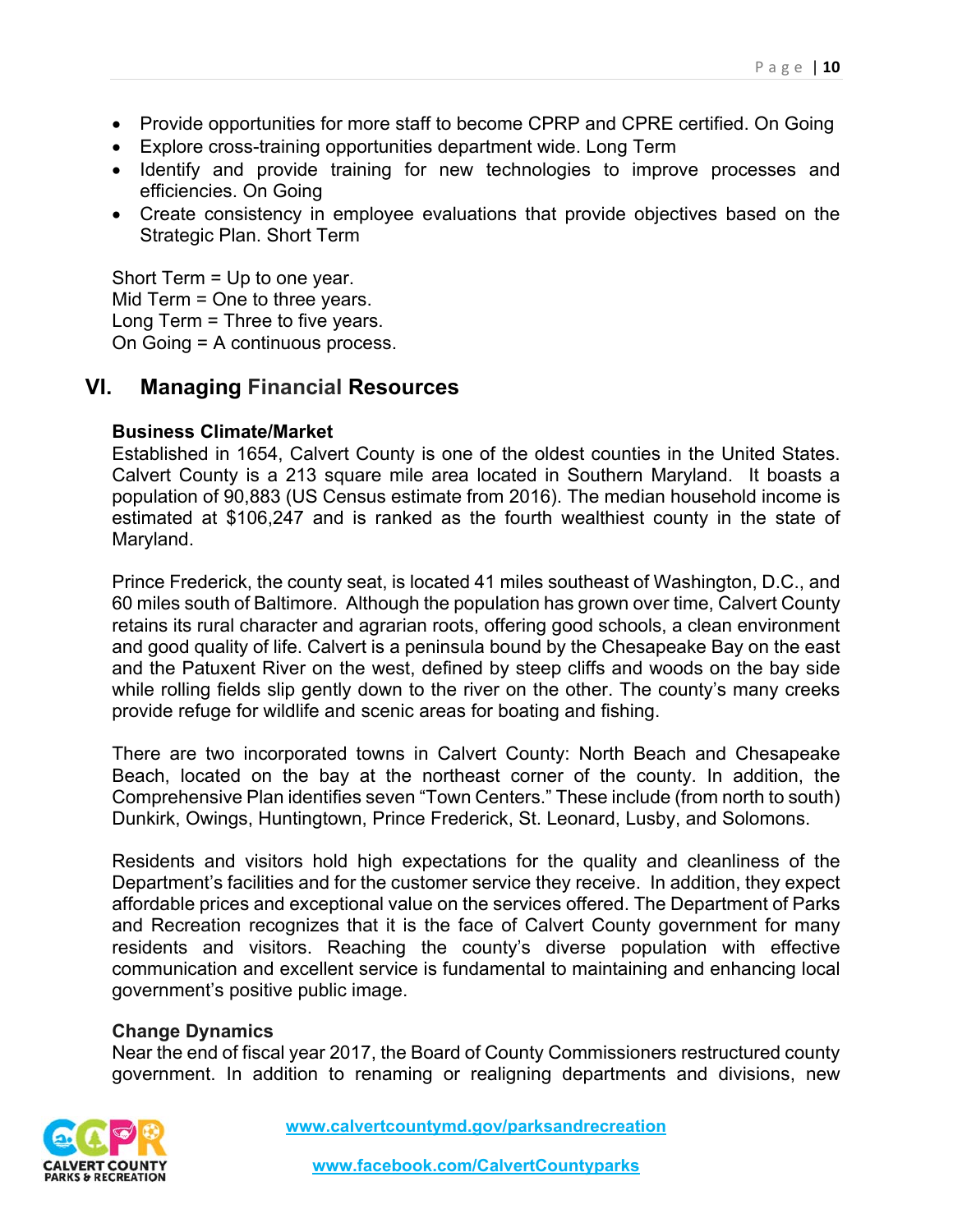departments were also established. The Division of Parks & Recreation and the Division of Natural Resources, both formerly under the Department of General Services, joined to form the new Department of Parks & Recreation. This Department places a strong emphasis on program management and absorbed oversight of aquatics, golf services, beaches and campgrounds, business management, parks, natural resource lands, and recreation programming.

In fiscal year 2018, the new Department of Parks & Recreation hired the first Parks & Recreation Director and began a department reorganization which has established the divisions of Recreation, Parks & Safety, Natural Resources, and Special Facilities. In addition to staffing changes, the addition of park facilities and upcoming large construction projects will greatly impact the services of the department. Ward Farm Recreation and Nature Park was purchased in 2013 and had a completed master plan set for design. Phase 1 design was completed in 2017 with scheduled construction to start in late 2018. Another parcel was purchased in 2017 to address the community need for a community center in the Prince Frederick Town Center. While design is not complete, this project is slated to start construction prior to the next five year strategic plan. Other parcels have been looked at for park projects and will surely impact future goals for the department.

#### **Improvement Opportunities**

The preeminent qualifier in any assessment of the future is sustainable growth. The Department's greatest strength is the high quality of its staff, facilities and services, but its greatest challenge in the future is to maintain current standards of quality while serving more customers at more facilities with unchanged resources.

Organizationally, there is need to increase the quality and variety of programs for our diverse community. Providing additional recreational facilities that empower traditional and non-traditional recreational pursuits are important to meet the recreation needs of the citizens.

Improvement is needed in our communication with the public with respect to the diversity of opportunities provided. The public should be aware of the costs associated with providing recreation and leisure opportunities and facilities at established levels of service. Communication efforts will also be better served by consistency in information available to staff to relay outward regarding policies, procedures, and processes.

Personnel needs are important in maintaining a vibrant department. Retention of qualified, seasoned professionals requires training, cross training, support staff, multiple forms of communication, and appreciation. Employees need to be involved in Department processes. Team-building and retreat opportunities are tools that can be used to address issues related to a diverse work-force, provide avenues for constructive communication, resolve conflict, and facilitate optimum productivity among employees. Employees need to be heard and the opportunity to provide input in decision making should be extended wherever possible.

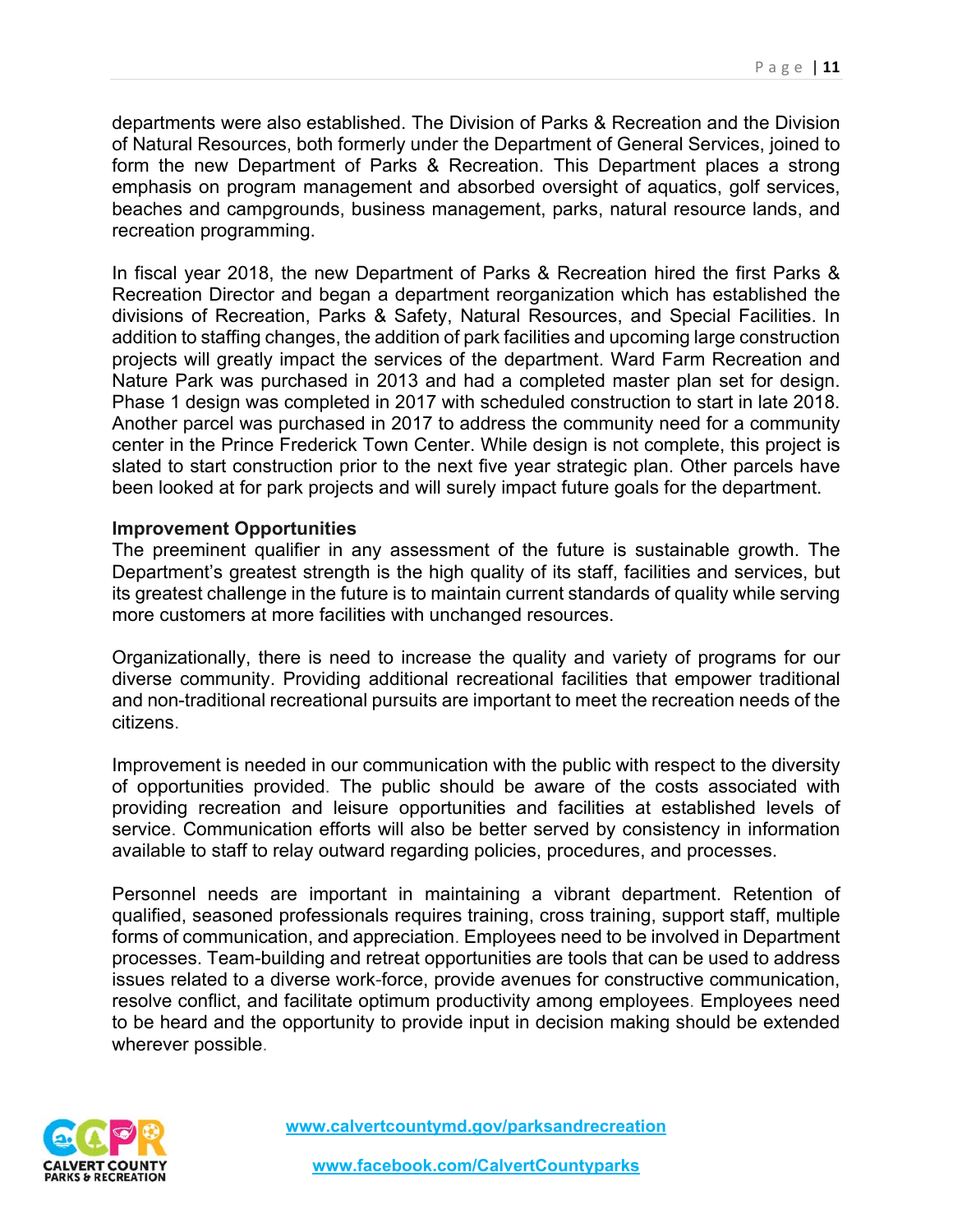# **VII. Budget and Financial Considerations**

The Department's major revenue streams are user fees; ad valorem taxes which fund operation expenditures; excise taxes which fund capital expenditures; and grants. Operating and replacement capital dollars are secured each year as part of the budget process. The Department's annual operating budget is approximately **\$10.3 million**. The Department will continue to ensure that if revenues are not being met, expenses will not be incurred for the service. Expanded facilities and/or programming may be placed on hold until revenue streams meet requirements.

#### **Operating and Personnel**

The department employs 57 full-time merit and contract term employees as well as 284 hourly, part-time, seasonal, summer employees. This accounts for a full time equivalent (FTE) of 165.5 employees.

#### **Organizational Staffing Levels**

| <b>Parks &amp; Recreation General Fund</b>         | 75.5 |
|----------------------------------------------------|------|
| <b>Natural Resources General Fund</b>              | 14.9 |
| <b>Parks &amp; Recreation Special Revenue Fund</b> | 60.8 |
| <b>Golf Course Special Revenue Fund</b>            | 14.3 |

All employees at the supervisor level and above are professional staff. Full-time employees are generally career-track. Some employees in the lower-level positions have decided to make Parks and Recreation a career of choice. Hourly workers and seasonal personnel work summer jobs as grounds maintenance, lifeguards, concession attendants, pool clerks or camp aides. Some hourly employees work year round as park rangers, park technicians, naturalists, and maintenance workers.

Succession planning is an important component of developing the workforce. With numerous employees at or reaching retirement age within the next five years, it is important to ensure a smooth transition of duties and responsibilities. Efforts are maintained to ensure individuals participate in Supervisory/Leadership training offered throughout the County. In addition, the Maryland Recreation and Park Association provides leadership training for supervisory and management personnel within the parks system. Staff are encouraged to pursue certifications through the national, state, and local organizations including the National Recreation and Parks Association.

#### **Capital Improvements**

In addition to the five year Land Preservation, Parks and Recreation Plan and Program Open Space Annual Program required by the State of Maryland, the Department maintains a Capital Improvement Program for replacement costs and a long-range funding plan for major renovation and replacement requirements to aging parks and facilities.

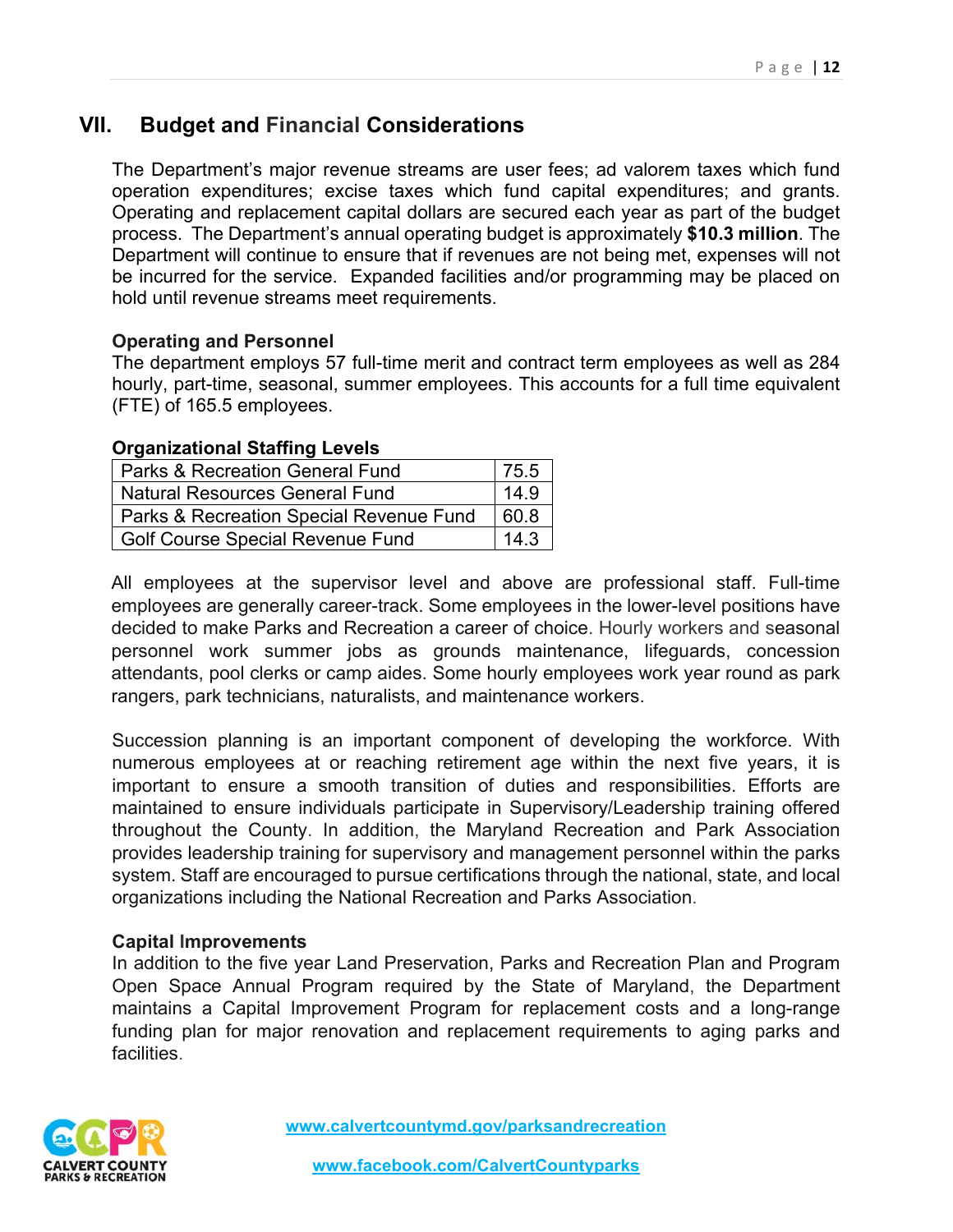Overall, capital funding for the enhancement of the county's parks and recreation system is projected to be substantially higher over the next five fiscal years. Such future, shortterm increases in capital investment in the county's parks and recreation system is a positive trend. Conversely, until fiscal year 2019, deferred maintenance costs had not been set at a high priority. Beginning in fiscal year 2019, the Department was allocated additional funding in capital outlay to address the needs of old equipment and outdated signage. It is the hope that this trend will continue toward regular and recurring improvement of recreation facilities and park amenities. This previous lack of planned recurring capital investment minimized the ability of the county to proactively plan for the long-term maintenance, management, and operational needs of existing assets and programs. This trend has shifted over the last year to bring a focus to maintaining current assets.

# **VIII. Evaluation Process**

Monitoring and evaluating the planning activities and status of implementation of the plan is as important as identifying the strategic issues and goals. One advantage of monitoring and evaluation is to ensure that the department is following the direction established during strategic planning.

Under direction of the Parks & Recreation Director, department leadership staff will annually devise an implementation report that documents achievements to goals and objectives as a part of the annual review process.

[REMAINDER OF PAGE LEFT INTENTIONALLY BLANK]